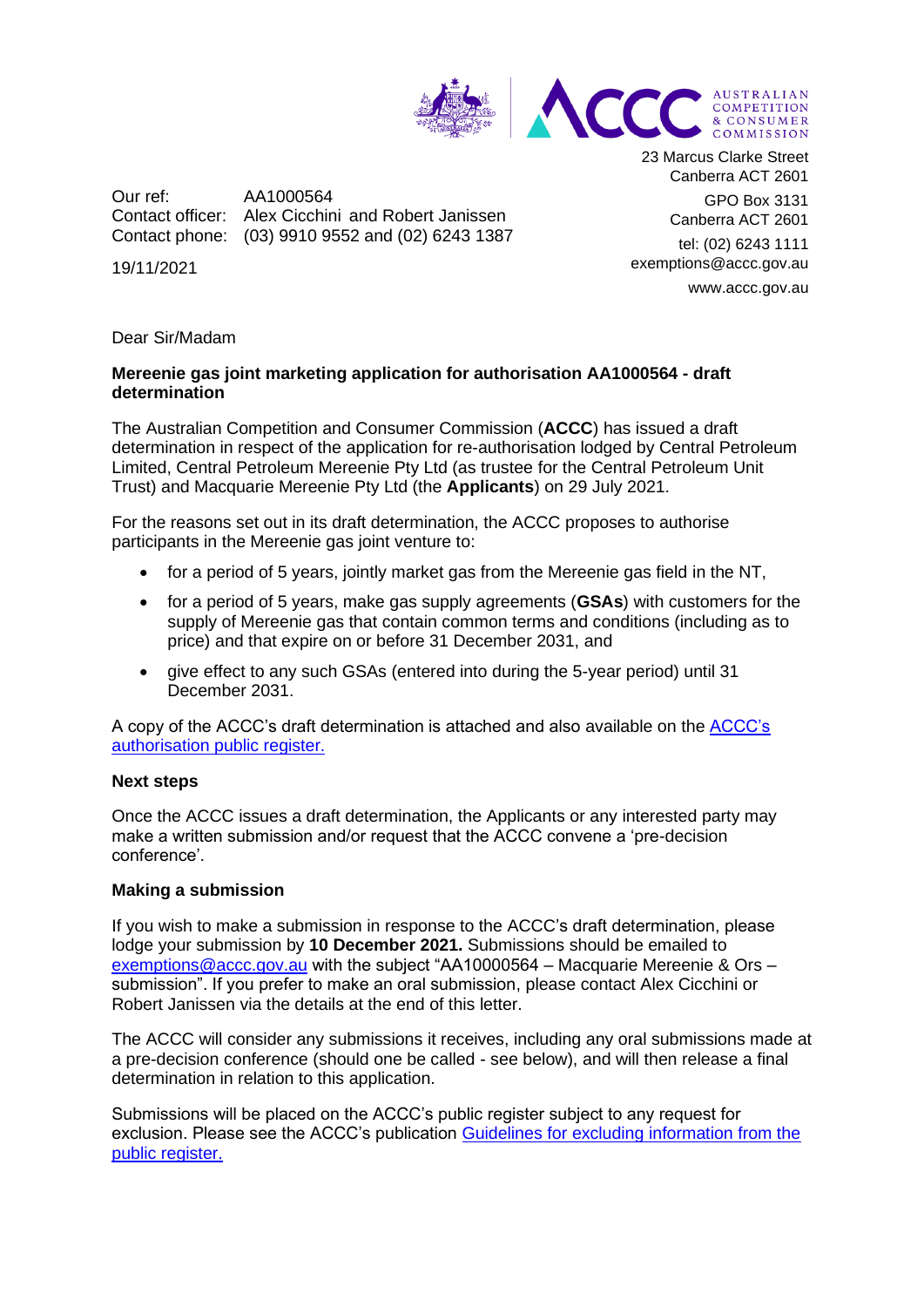## **Optional pre-decision conference**

In some cases, the Applicants or an interested party requests that the ACCC convene a predecision conference in relation to the draft determination. If a conference is called it will be open to the Applicants and interested parties to attend and make oral submissions in relation to the draft determination. Conferences are conducted informally and while legal or professional advisers are able to attend, they are not entitled to participate in the discussion. Due to the COVID 19 Pandemic, the ACCC has been holding any conferences virtually.

If you wish for the ACCC to hold a pre-decision conference in relation to the draft determination you must notify the ACCC in writing by **10 December 2021**. Any request for a conference should be emailed to [exemptions@accc.gov.au.](mailto:exemptions@accc.gov.au)

# **Timetable**

The ACCC will progress its assessment of the application in a timely manner. An updated indicative timetable is set out below for your information.

| <b>Indicative date</b>    | Stage in assessment process                                                                                   |
|---------------------------|---------------------------------------------------------------------------------------------------------------|
| 29 July 2021              | Lodgement of application and supporting submission.                                                           |
| <b>2 August 2021</b>      | Public consultation process begins.                                                                           |
| <b>16 August 2021</b>     | Closing date for submissions on - interim authorisation.                                                      |
| <b>30 August 2021</b>     | Closing date for submissions on substantive-authorisation.                                                    |
| September/October<br>2021 | Applicant responds to issues raised in the public consultation<br>process.                                    |
| 7 October 2021            | ACCC decision regarding interim authorisation.                                                                |
| 19 November 2021          | Draft determination.                                                                                          |
| 10 December 2021          | Closing date for submissions in response to the draft determination<br>and to request pre-decision conference |
| January 2022              | <b>Final Determination</b>                                                                                    |